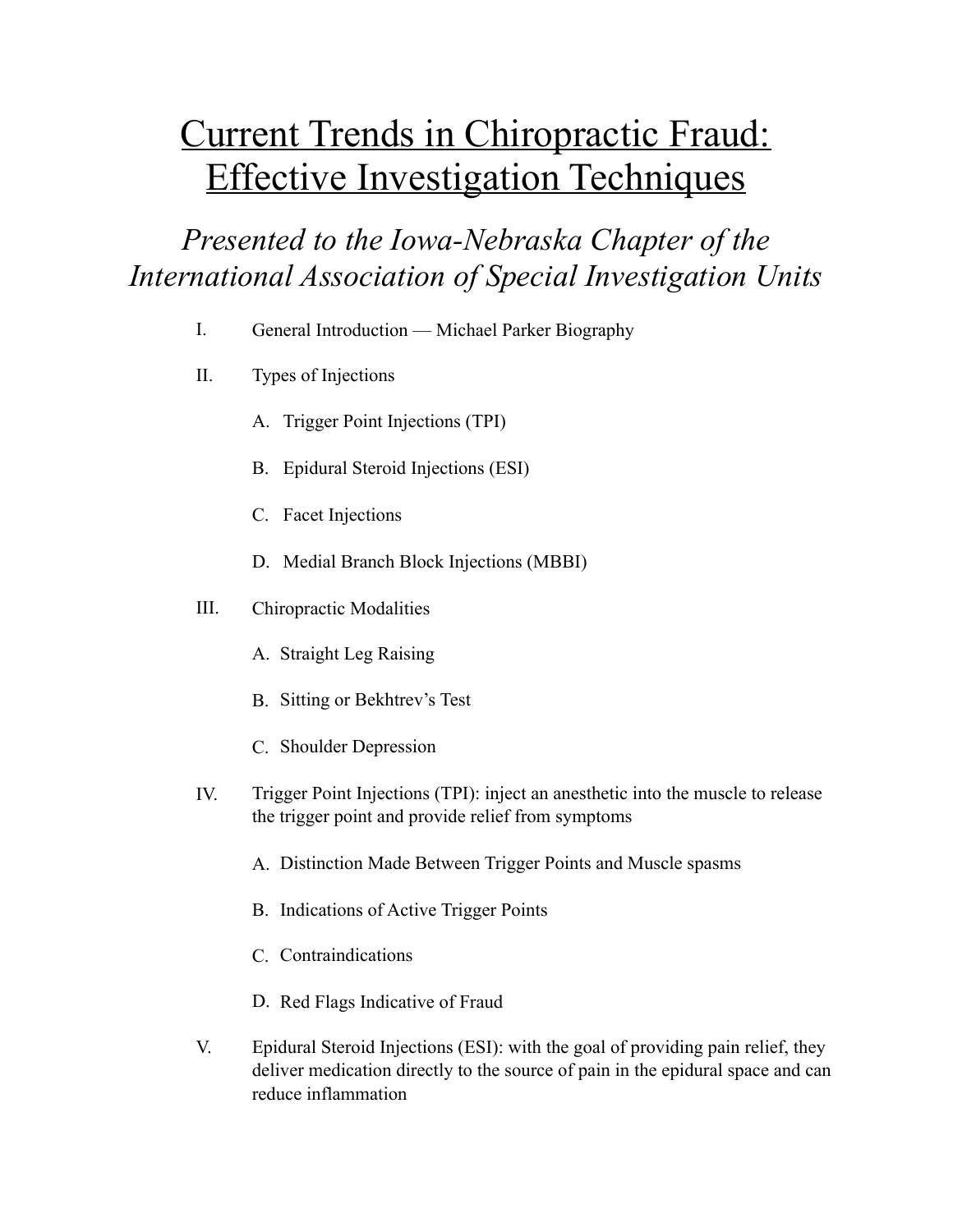- A. Definition of Epidural Space
- B. Risks associated with ESIs
- C. Red Flags Indicative of Fraud
- VI. Facet Injections: inject a small amount of local anesthetic and/or steroid medication into the joint to numb the facet joints and block pain
	- A. Definition of Facet Joints
	- B. Facet Injections Diagnose and Mitigate the Pain
- VII. Medial Branch Block Injections (MBBI): inject an anesthetic outside the facet joint space near the medial branch that contributes and connects to a specific facet joint
	- A. Definition of the Medial Branch
	- B. MBBIs Diagnose the Pain and Determine Eligibility for Pain-Relieving Procedures
	- C. Red Flags Indicative of Fraud
- VIII. Legitimate Reasons for Injections
	- A. Appropriate Symptomatology
	- B. Appropriate Diagnostic and Radiological Research
	- C. Unsuccessful Conservative Treatment
- IX. Spotting Unnecessary Injections
	- A. Lack of Conservative Treatment/Records
	- B. Lack of Orthopedic Tests and Neurological Findings
	- C. Excessive Injections Administered
	- D. Injections Inconsistent with Symptomatology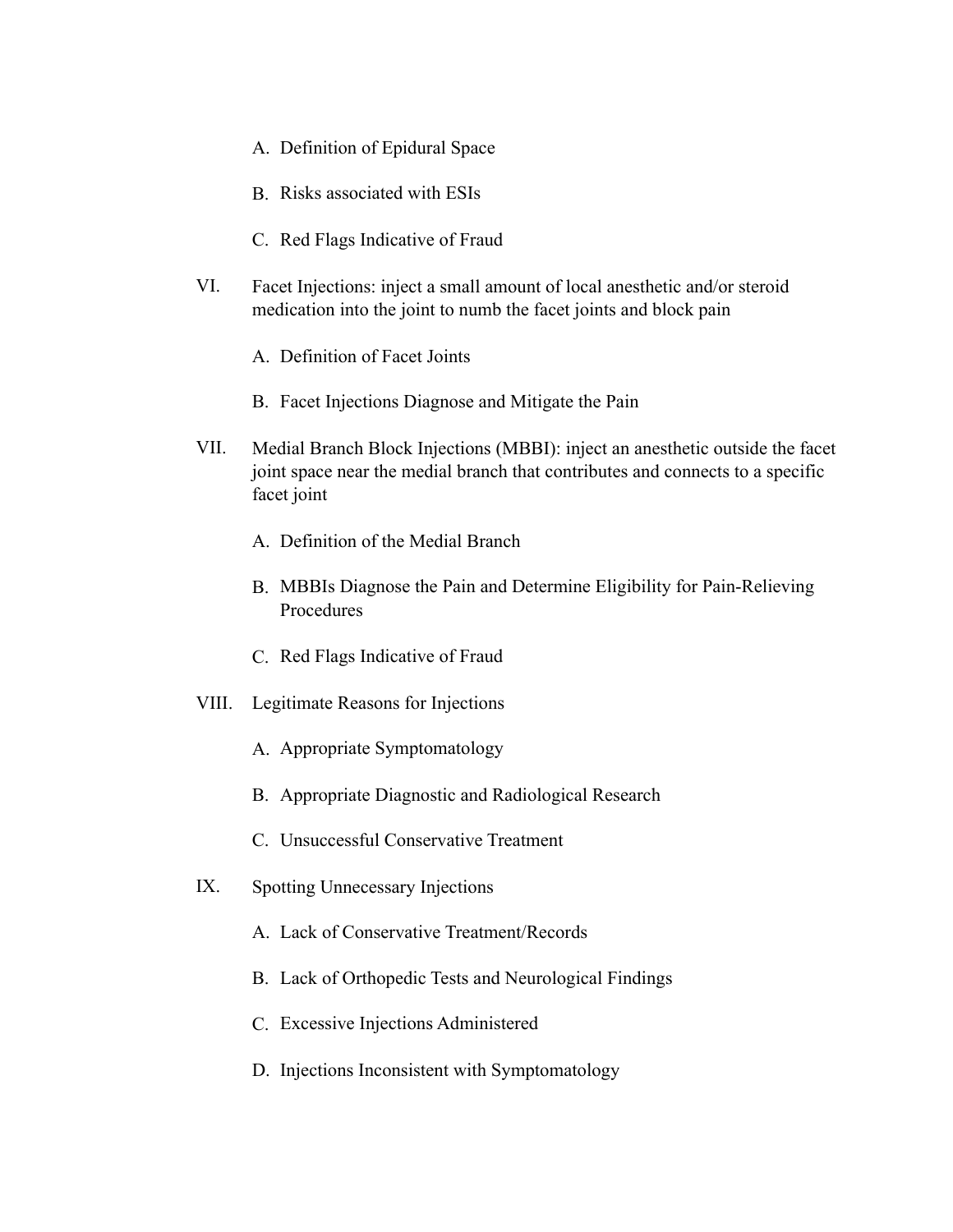- E. Fluoroscopy Guidance Not Used
- F. Lack of Proper Follow-up Procedures
- X. Treatment Abuse: Front End
	- A. Initial Evaluation Did Not Locate Trigger Points
	- B. Yet the "Treatment Plan" Includes "Myofascial Trigger Point Therapy"
- XI. Treatment Abuse: Back End
	- A. Patient Received Lumbar Epidural Steroid and Trigger Point Injections
	- B. These Injections Are Not Medically Necessary
- XII. Billing Abuse
- XIII. Questions
- XIV. General Introduction –– Jason D. Tomlin Biography
- XV. Current Trends in Fraud
	- A. Government Analogy
	- B. Cookie-Cutter Billing
	- C. Chiropractic Care As Big Business
	- D. Red Flags Indicating Fraud
- XVI. MCIU Investigation
	- A. Sample Questions that Elicit Patterns across Files
	- B. Theme of Question Outline
	- C. MCIU Should Be Aware of Some Patterns that Parker Straus Discovered
	- D. Overcharging As Motive
	- E. Overcharging with Protocol Treatment As Fraud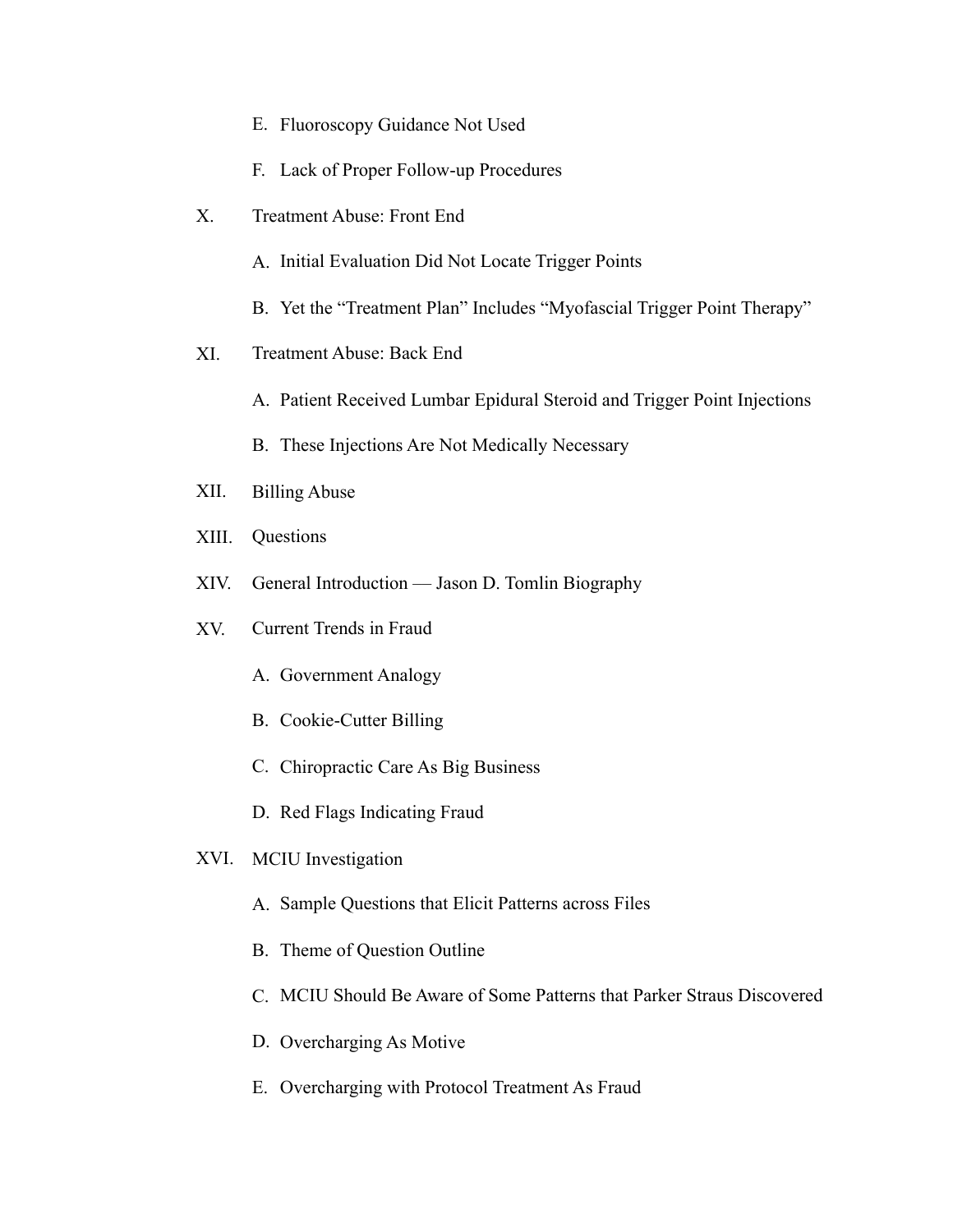- XVII. Major Fraud Pre-litigation Areas of Focus
- XVIII. Pre-litigation Settlement Conference and Litigation
	- A. MCIU Role
	- B. Necessary Witnesses to Prove Case
- XIX. What Are the Issues?
	- A. Inflated Medical Billing
	- B. Missing Medical Records
	- C. Assessing Claims and Claims Pressures
- XX. Pre-suit Discovery Tools
- XXI. Pre-suit Discovery by State
- XXII. Texas Rule 202
	- A. When Can You Use Rule 202?
	- B. Rule 202 Allows Authority for Document Production
	- C. Rule 202 Procedure and Hearing
	- D. Rule 202 Goals and Strategy
- XXIII. Claim of John Doe: Study on Value of Rule 202
	- A. Red Flags in Claim of John Doe
	- B. Rule 202 Petition
	- C. Deposition Summaries
- XXIV. Inconsistencies across Claimants
	- A. Received Cortisone Shots
	- B. No Records of Some Allegedly Received Shots